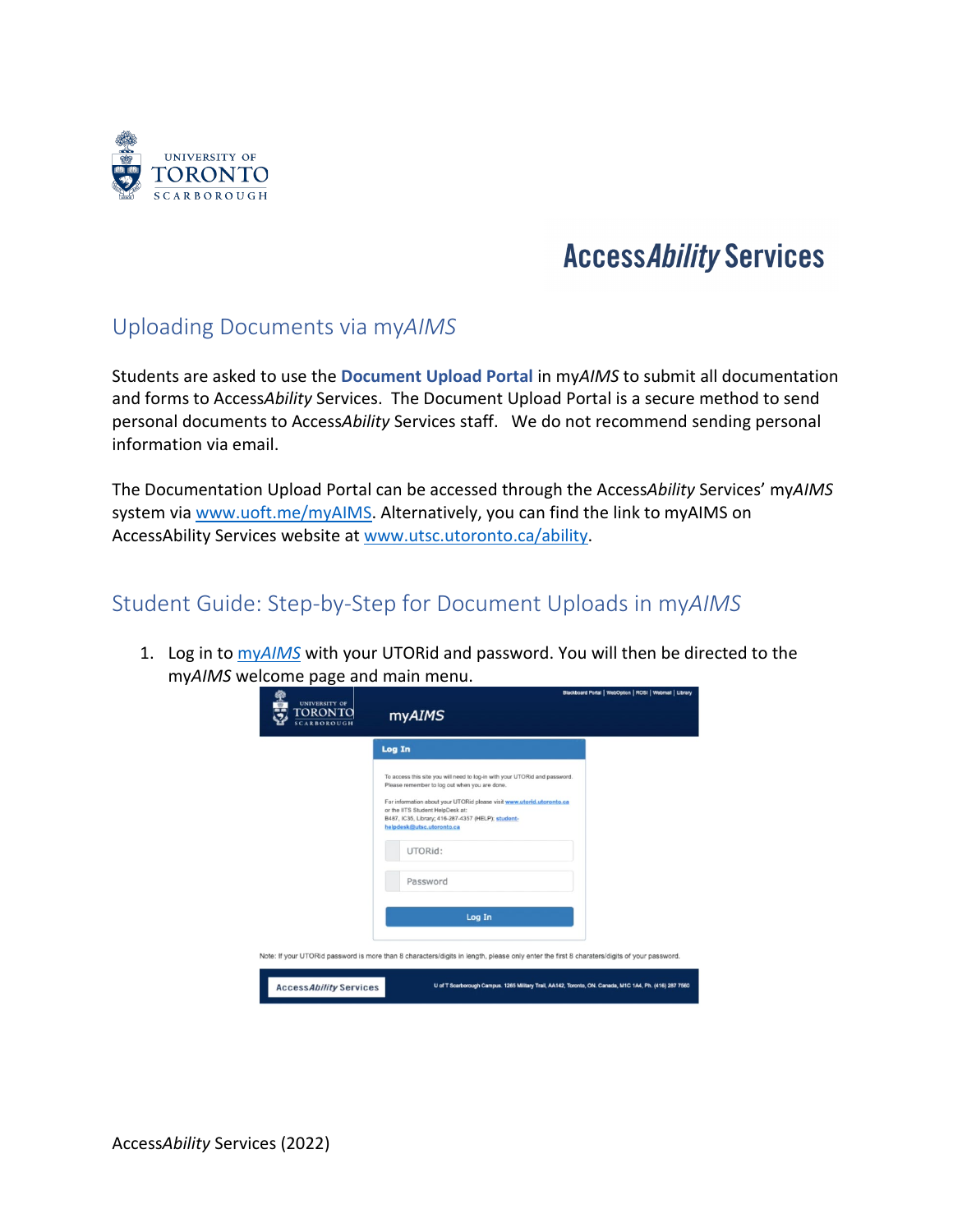2. Select the menu icon labelled **"Upload Documents"** 



You will then be taken to a portal page where you can select files.

3. Select the **"Browse…"** button to select your file.

| <b>UNIVERSITY OF</b><br>TORONTO<br>myAIMS<br><b>SCARBOROUGH</b>      | Blackboard Portal   WebOption   ROSI   Webmail   Library                                                                               |
|----------------------------------------------------------------------|----------------------------------------------------------------------------------------------------------------------------------------|
|                                                                      | 0000000002 . log out                                                                                                                   |
| Submit a file                                                        | <b>Student File Upload</b><br>$R$ Refresh                                                                                              |
| <b>Instructions</b><br>You can submit documents to us here. Examples | Your files are listed below. Click the 'download file' link beside each file to<br>download it.                                        |
| include<br>Select file<br>Browse<br>Comment                          | Document for testing upload December 17th<br>2021 0000000002.docx<br><b>Recieved [CLOSED]</b><br>Friday, December 17th 2021   download |
|                                                                      | Test doc 4 Dec 17 0000000002.docx<br><b>Submitted</b><br>Friday, December 17th 2021   download                                         |
|                                                                      |                                                                                                                                        |
| Submit file                                                          |                                                                                                                                        |

Once you have selected your file, you will see the file name appear in the "Select File" box. If there is anything additional you want Access*Ability* Services to know about this file, you have the option to add this info in the **"Comments"** text box area.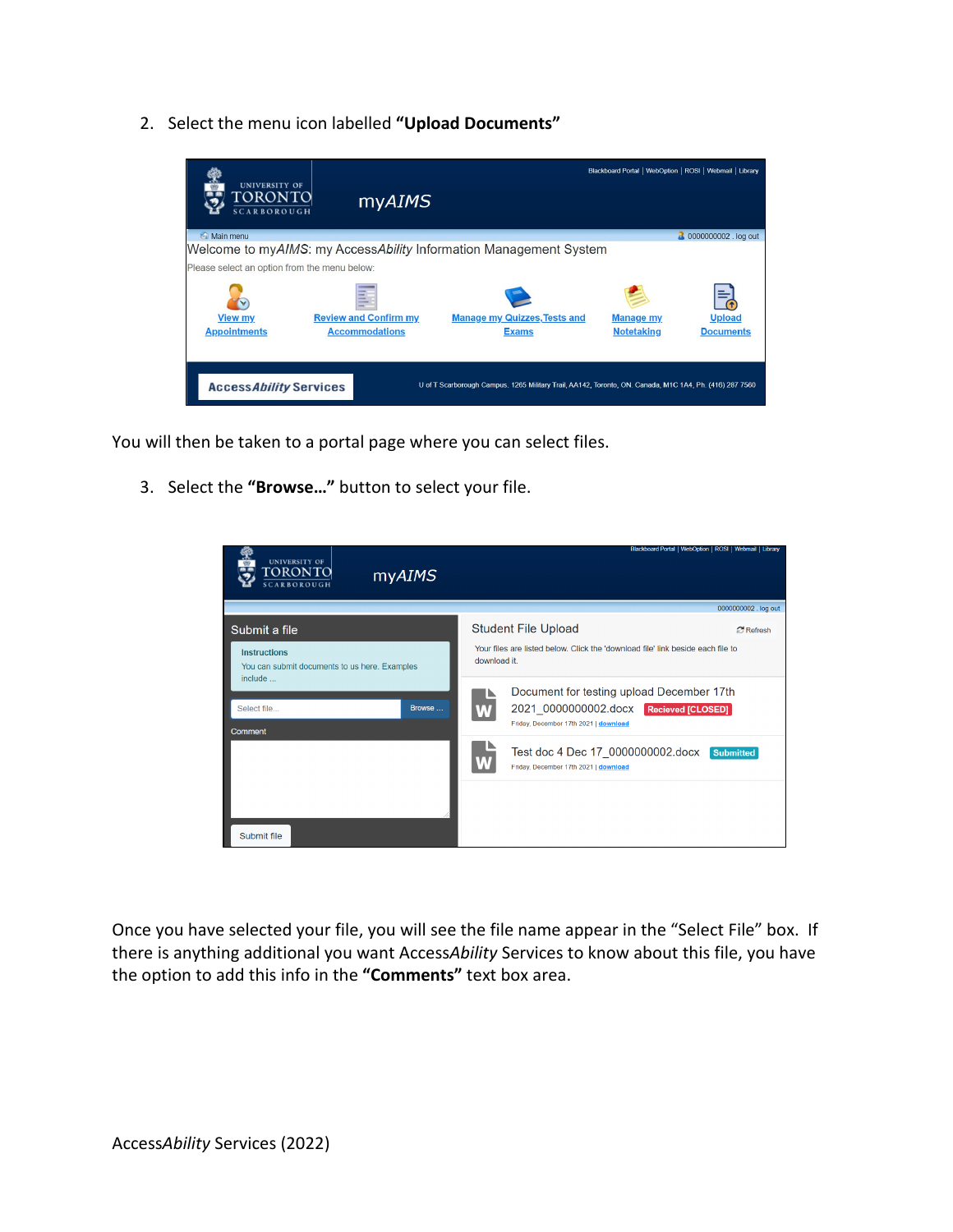4. Click **"Submit File"** to send the file to Access*Ability* Services.



5. Once you submit your file, you will see a pop up message that says *"Upload file successful. Thank you – your document has been successfully submitted! You will receive a confirmation email shortly"*



You will receive a confirmation of the upload to your U of T student email (@mail.utoronto.ca).

You will see a record of the files you have uploaded on the right side of this portal screen. When first uploaded they will show a status of **"Submitted".**